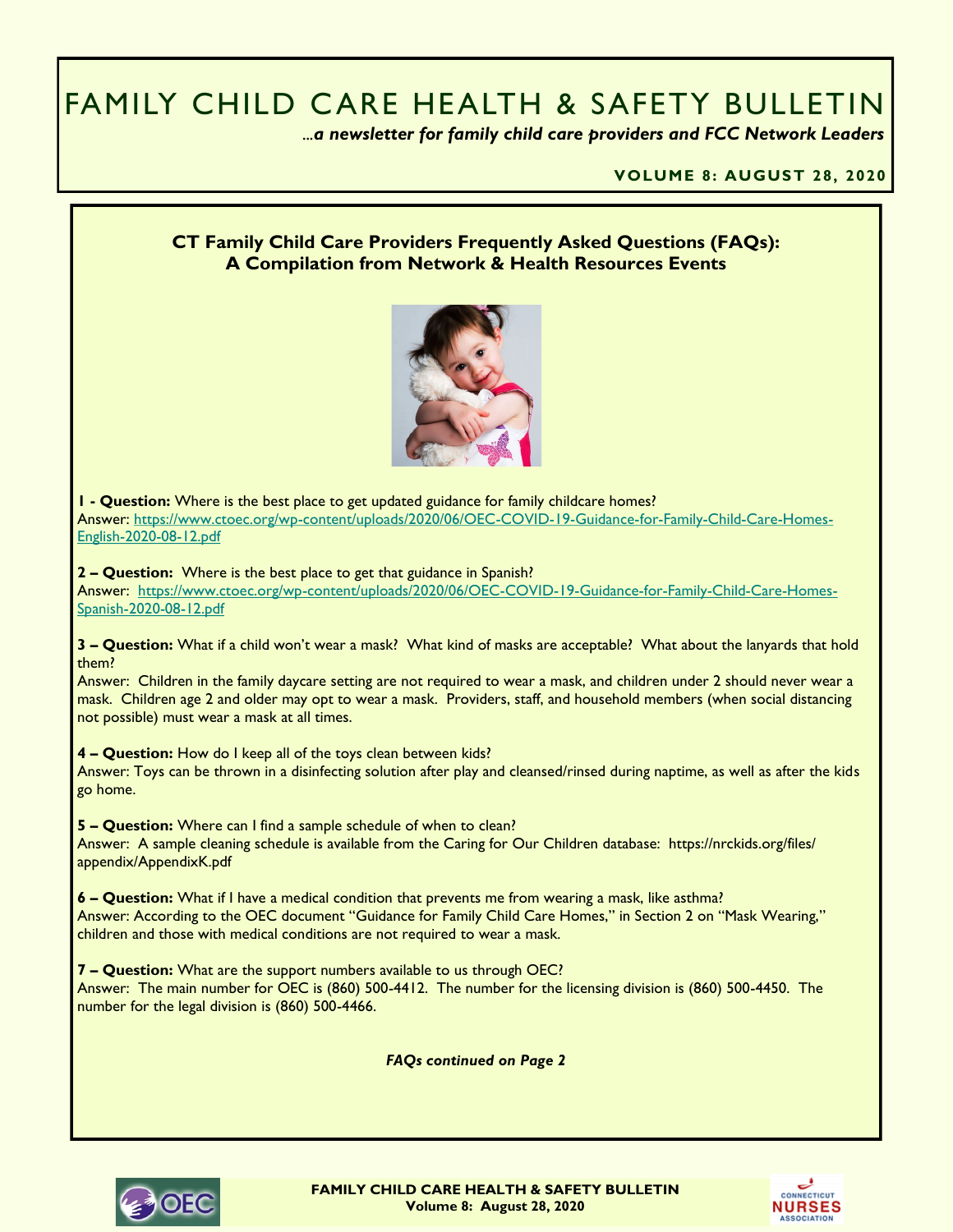## **CT Family Child Care Providers Frequently Asked Questions (FAQs): A Compilation from Network & Health Resources Events**

**8 – Question:** What do we do in the fall with kids with seasonal allergies and cold symptoms? Answer: The symptoms of COVID-19, according to the CDC, are:

- **•** Fever or chills
	- **•** Cough
- Shortness of breath / difficulty breathing
- **•** Fatigue
- Muscle or body aches
- Headache
- New loss of taste or smell
- Sore throat
- Congestion / runny nose
- Nausea / vomiting
- Diarrhea

Since many of these symptoms can also be a symptom of allergies or a cold, a safer protocol would be to have the child evaluated by their healthcare provider before returning to the program.

**9 – Question:** After symptoms of COVID-19, when can a child come back to childcare? Can I exclude children with cold -like symptoms even if they do not have a fever? What kind of documentation to I need from the family? Answer: The CDC has specific guidelines that talk about when you must quarantine and isolate that can be found at: [https://www.cdc.gov/coronavirus/2019-ncov/if-you-are-sick/quarantine.html?CDC\\_AA\\_refVal=https%3A%2F%](https://www.cdc.gov/coronavirus/2019-ncov/if-you-are-sick/quarantine.html?CDC_AA_refVal=https%3A%2F%2Fwww.cdc.gov%2Fcoronavirus%2F2019-ncov%2Fif-you-are-sick%2Fquarantine-isolation.html) [2Fwww.cdc.gov%2Fcoronavirus%2F2019-ncov%2Fif-you-are-sick%2Fquarantine-isolation.html.](https://www.cdc.gov/coronavirus/2019-ncov/if-you-are-sick/quarantine.html?CDC_AA_refVal=https%3A%2F%2Fwww.cdc.gov%2Fcoronavirus%2F2019-ncov%2Fif-you-are-sick%2Fquarantine-isolation.html) These guidelines indicate that children may be excluded for any of the symptoms listed above, and a fever is not required for exclusion. Your program may determine what documentation you need from the family, if any, after potential exposure or known illness.

#### **10 – Question:** When do we have to call the health department?

Answer: In February 2020, COVID-19 was added to the List of Reportable Diseases. Those required to report such diseases must report cases of COVID-19 infection immediately to the DPH Epidemiology and Emerging Infection Program (860-509-7994) and the local department of health in the town of residence of the case-patient by telephone on the day of recognition or strong suspicion of the disease. For weekend and after-hours reports to DPH, dial 860-509-8000. Contact information for the local health department can be found at [https://portal.ct.gov/DPH/Local-Health-Admin/LHA/Local-](https://portal.ct.gov/DPH/Local-Health-Admin/LHA/Local-Health-Administration---Site-Map)[Health-Administration---Site-Map](https://portal.ct.gov/DPH/Local-Health-Admin/LHA/Local-Health-Administration---Site-Map)

**11 – Question:** Because of the travel advisories, do I need to exclude a family if they have traveled to a "hot spot"? What if they travel for work?

Answer: OEC has offered guidance with regard to travel advisories by using the following link, which does state that families who choose to travel to states listed on the advisory list must quarantine for 14 days when they return: [https://](https://www.ctoec.org/wp-content/uploads/2020/07/COVID-19-Memo-26-Child-Care-Guidance-Travel-Advisories-Revised-2020-08-04.pdf) [www.ctoec.org/wp-content/uploads/2020/07/COVID-19-Memo-26-Child-Care-Guidance-Travel-Advisories-Revised-2020-](https://www.ctoec.org/wp-content/uploads/2020/07/COVID-19-Memo-26-Child-Care-Guidance-Travel-Advisories-Revised-2020-08-04.pdf) [08-04.pdf](https://www.ctoec.org/wp-content/uploads/2020/07/COVID-19-Memo-26-Child-Care-Guidance-Travel-Advisories-Revised-2020-08-04.pdf)

**12 – Question:** Where can I go besides the OEC website for good resources?

Answer: The Connecticut Nurses' Association has been compiling resources for family child care homes - including webinars, video resources, and English and Spanish posters – which can be found at: [https://ctnurses.org/FCC/.](https://ctnurses.org/FCC/) The CDC website is also recommended, with resources in many languages: [https://www.cdc.gov/coronavirus/2019-ncov/community/](https://www.cdc.gov/coronavirus/2019-ncov/community/schools-childcare/guidance-for-childcare.html) [schools-childcare/guidance-for-childcare.html](https://www.cdc.gov/coronavirus/2019-ncov/community/schools-childcare/guidance-for-childcare.html)

**13 – Question:** What do other providers do with plush toys in their programs? Answer: Many providers have chosen to exclude plush toys from their programs at this time due to the difficulty in disinfecting these types of toys. Some providers have also decided if a child has a special plush toy that it must be kept in their personal cubby after play.

**14 – Question:** What do I do if I feel overwhelmed and need someone to talk to? Answer: A "talk it out" helpline has been established at 833-258-5011 or <http://talkitoutct.com/>